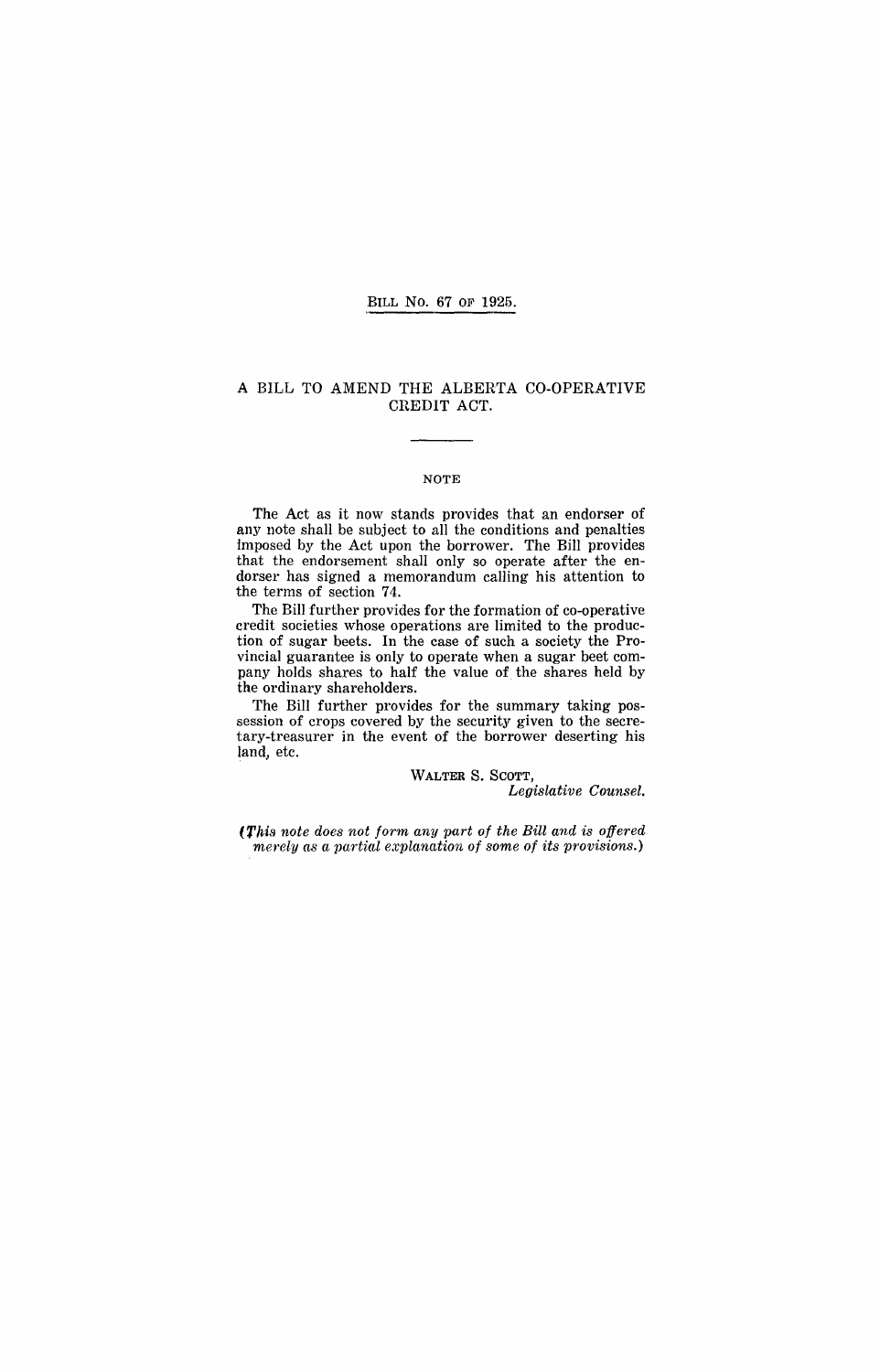# **BILL**

#### No. 67 of 1925.

An Act to amend The Alberta Co-operative Credit Act.

### *(Assented to* , 1925.)

H IS MAJESTY, by and with the advice and consent of the Legislative Assembly of the Province of Alberta, enacts as follows:

**1.** This Act may be cited as *"The Alberta Co-operative C1'edit Act Amendment Act, 1925."* 

*2. The Alberta Co-operative Credit Act,* being chapter 161 of the Revised Statutes of Alberta, 1922, is amended by striking out section 58 and substituting therefor the following:

"58. No person who has obtained a loan under this Act any part of which remains unpaid, shall dispose or attempt to dispose of, or charge or attempt to charge any of the stock, crops or other chattels subject to the lien of a cooperative society without the consent of the directors of the society, and no person shall acquire any title whatsoever to the said property under any such disposition or charge or attempted disposition or charge."

3. Section 74 of the said Act is hereby struck out and the following sections substituted as sections 74, 75 and 76:

**74.** Any society, when and if requiring the endorsement of a note of a borrower, may require the intending endorser to sign a document in form M, and from and after such signature the endorsement of the note of the borrower shall constitute an authorization to the secretary-treasurer of the society to sign and register charges in forms H and J of the schedule to this Act with respect to the property of the endorser, and such forms when so signed and registered shall, with regard to the property of the endorser, have the effect and priority accorded by the terms of this Act to similar forms relating to the property of the borrower.

"BEET SUGAR CO-OPERATIVE CREDIT SOCIETIES.

" $75$ --(1) A co-operative credit society may be formed under the provisions of this Act for the special purpose and the purpose only of assisting in the production ,of 'sugar beets.

"(2) When any such society is formed, the Provincial guarantee hereinbefore provided for shall not operate during any period during which a company or person engaged in the sugar beet industry does not hold fully paid up class B shares equal to the number of class A shares for the time being held by the ordinary shareholders of the said society: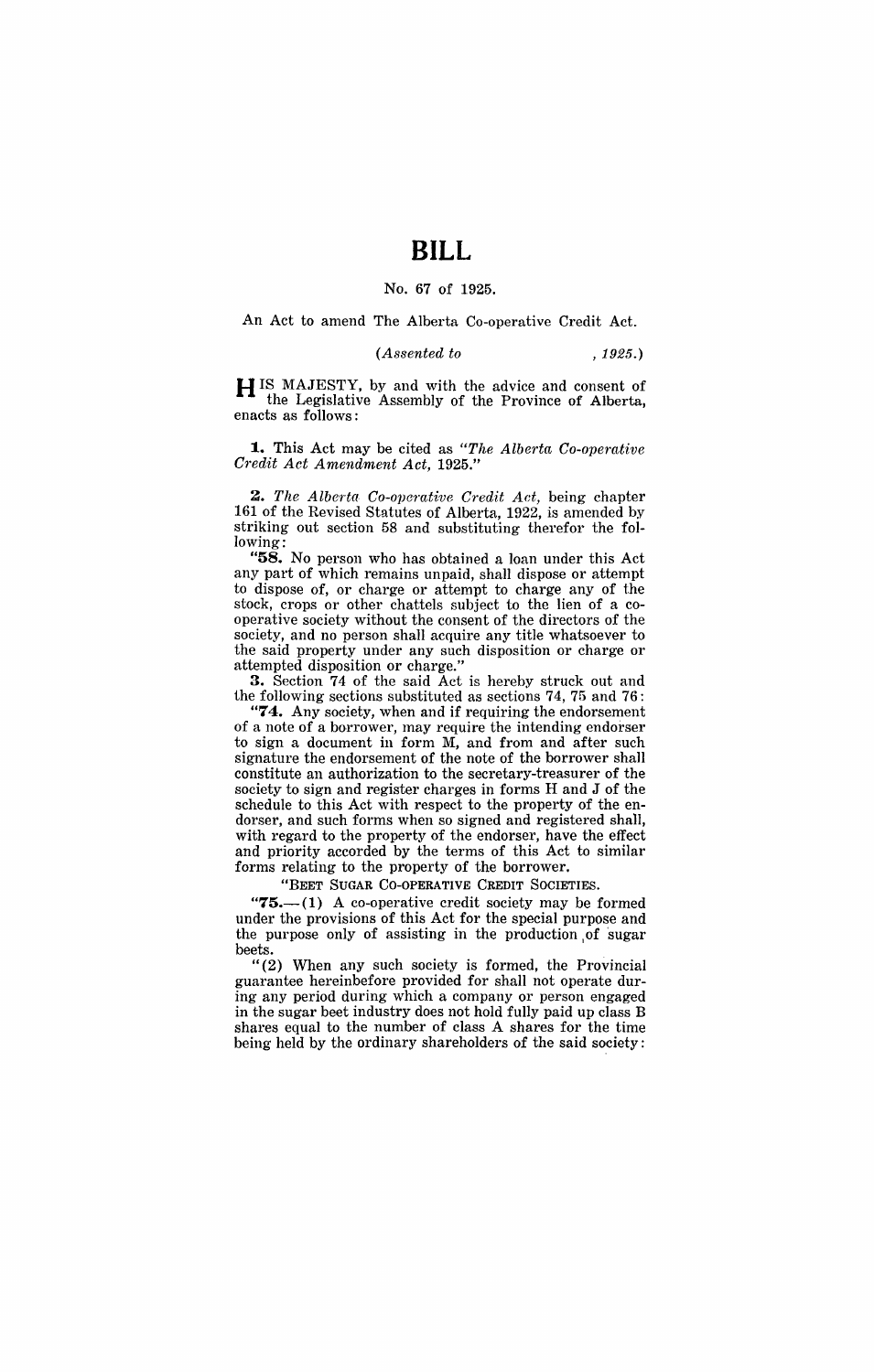"Provided that in the event of the company or person not holding class B shares to the aforesaid number, the shareholders may subscribe for the said fully paid up shares, and thereupon the said Provincial guarantee shall be operative.

" (3) In any such society the shares shall be divided into class A shares and class B shares, class A shares being of the face value of fifty dollars and class B shares being' of the face value of twenty-five dollars.

 $''(4)$  Class A shares shall be issued to ordinary subscribers whether original or additional, and shall be payable twenty-five dollars cash at the date of the allotment of the share and the balance shall be secured by promissory note due upon the first day of September following the date of the first advance of money by the society to the person subscribing for each share.

" (5) Class B shares shall, subject to the proviso to subsection (2), be issued to persons or companies operating sugar beet industries, and shall be paid for in full at the time of issue.

"(6) In the event of the death, insolvency, or insanity of the borrower or of his deserting the land which he has been cultivating, or neglecting his crop, or of his failure to carry out the purpose for which the loan was obtained from the beet sugar co-operative credit society, the secretary-treasurer may apply by himself or his bailiff to any justice of the peace or police magistrate for an order placing the society or any person named by it in possession of all crops covered by any security given to the society, and of any or all other property, real or personal, of'the borrower which may be required for the proper care, use or preservation of the security without any further or other order or per-. mission than is afforded by this section.

"76. All the provisions of this Act shall apply in every way to beet sugar co-operative credit societies save in so far as the same are expressly altered by this section."

**4.** The schedule to the said Act is amended by adding as form M the following:

### "FORM M.

"I, ....................... , of ..................... , agree that the endorsement of the note of ................ by me shall constitute an authorization to the secretarytreasurer in the terms set out in section 74 of The Alberta Co-operative Credit Act.

| Conclusive Credit Act.                                             |  |
|--------------------------------------------------------------------|--|
|                                                                    |  |
| $\text{``Dated}\dots\dots\dots\dots\dots\dots\dots\dots\dots\dots$ |  |
| "To the Secretary-Treasurer ofCo-                                  |  |
| operative Credit Society."                                         |  |

5. This Act shall come into force on the ............ day of ........................ 19 .. .